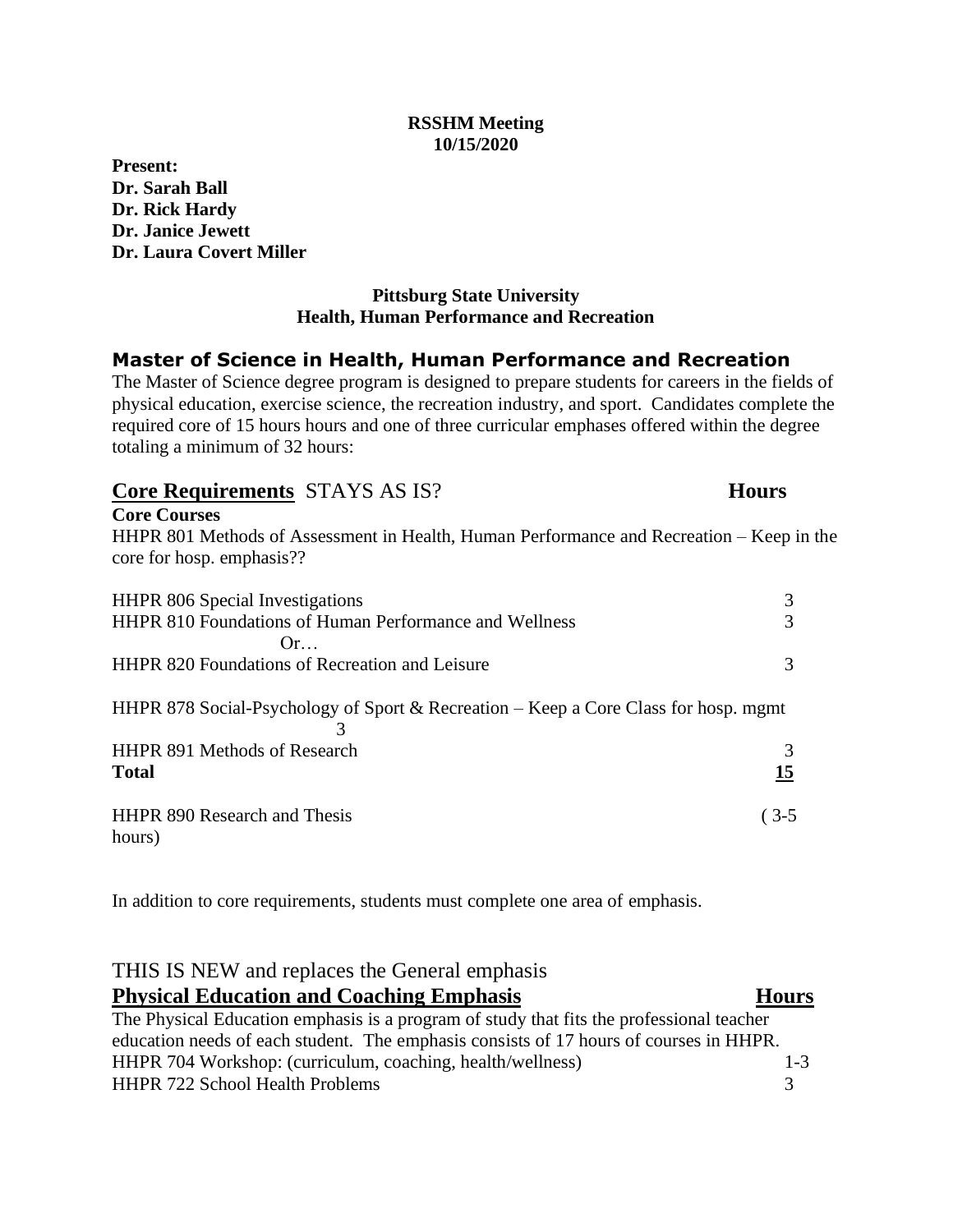| HHPR xxx(new class) Advanced Pedagogical Methods in Phys Educ<br>Advanced Pedagogical Methods in Phys Educ |    |
|------------------------------------------------------------------------------------------------------------|----|
| HHPR 825 Leadership and Legal Issues in Sport and Leisure Services                                         |    |
| HHPR 840 Seminar<br>Students must compete 2-4 hours of elective coursework                                 | 17 |

## **Hospitality and Event Management Emphasis**

REC-400: Event Planning and Management (3 hours) REC-402: Event Entertainment and Technology (3 hours) REC-404: Event Design (3 hours) REC-406: Resort, Spa and Lodging Operations (3 hours) REC-408: Casino, Food, and Beverage Operations (3 hours) REC-410: Tourism Planning and Development (3 hours)

Could sub. Practicum for workshop in Hosp. MGMT – 2 hours HHPR 823 – Finance & Marketing in Spt. Leisure Services – 3 hours Could put in emphasis HHPR 825 & 826 and take out REC 408 or 406

How distinguish master's classes from undergrad if have PSU undergrad students who want to do the hosp. Masters

Classes will be the same in the master's and the undergraduate Don't allow students who completed the undergrad. Hosp to do the hosp. masters

Could have students who don't have the undergrad experience but now want the hosp. Masters

Would there be pre-reqs. Required for hosp. Classes

Could pick top three or four courses from hosp. emphasis and add classes from the grad. Program

Could have other hosp. emphasis classes be considered for special investigation classes

Could emphasize hosp. certificate for master's students instead of emphasis

With master's, would want to offer another type of business class for the hosp. emphasis

*Discussed nine-hour internship – not being able to receive financial aid with nine hours during the fall and spring semester*

*Change the internship to 9 – 12 hours to take – speak with degree checking/registrar's/financial aid to understand what needs to be done/can be done*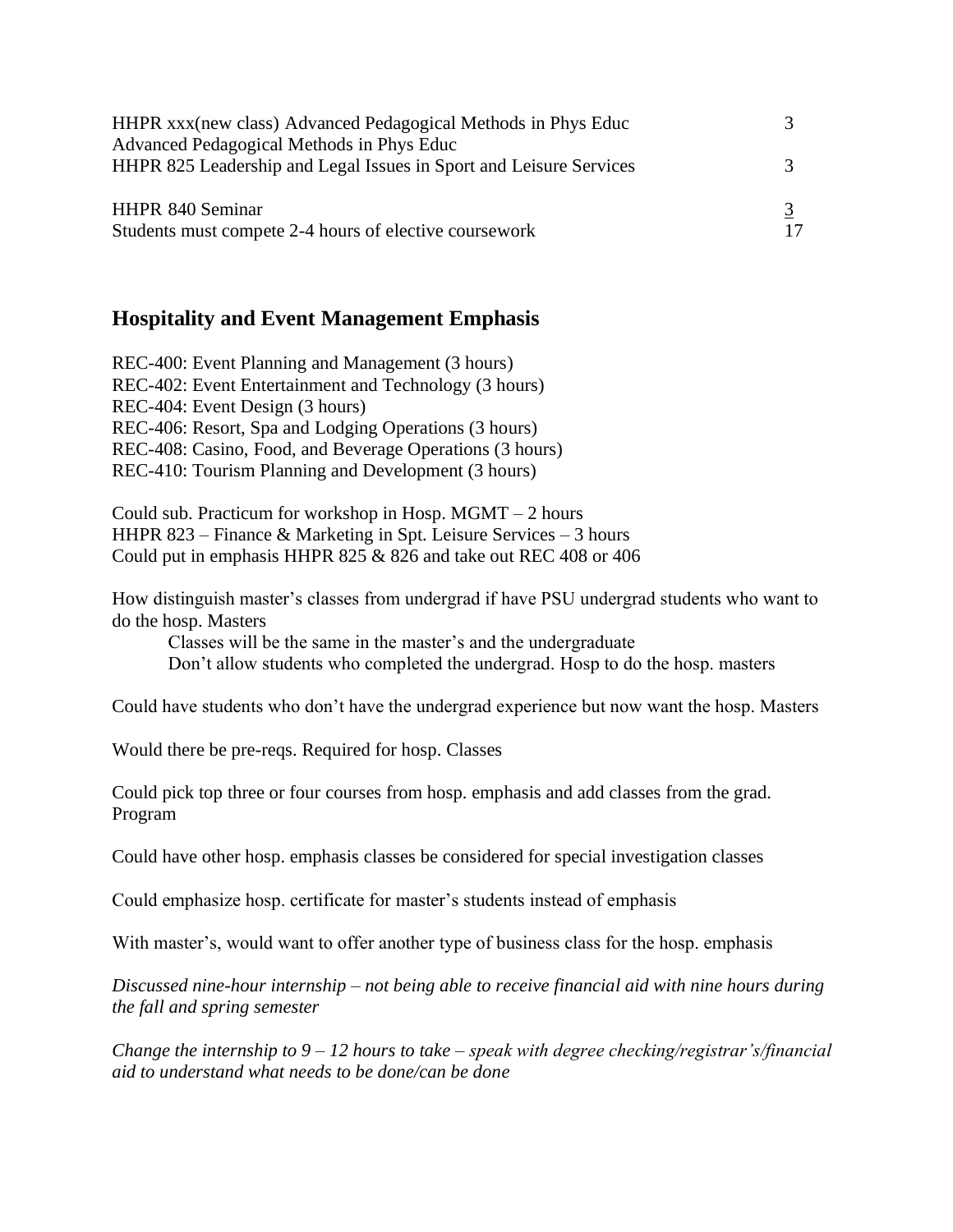#### **Meeting w/Dr. Oppliger & RSSHM Faculty Discuss Hosp. MGMT 10/20/2020**

Present: Dr. John Oppliger Dr. Sarah Ball Dr. Rick Hardy Dr. Janice Jewett Dr. Laura Covert Miller

How distinguish master's classes from undergrad if have PSU undergrad students who want to do the hosp. Masters

Classes will be the same in the master's and the undergraduate Don't allow students who completed the undergrad. Hosp to do the hosp. masters

What classes could be added to hosp. masters in addition to a couple of established hosp. classes; some concern with other classes from other departments – is there relationship there to make the classes happen

COMM 601 COMM 755 PSYCH 575 – Ind. Psych HRD 796 – GRT 705 – TECH HRD 753 HRD 852

Could have some of the hosp. classes become dual undergrad/graduate

What number of students within PSU would want to take the hospt. masters program

Rotation of current hosp. could pose a problem with a two-year rotation

Could add some hosp.  $&$  tourism courses into the recreation  $&$  sport management Get a master's degree in leisure and sport management but have a specialty route with hosp. classes – could take any two classes they wanted to from the hosp. emphasis that is offered during the time available

Be careful with how fit into emphasis; advise students to take classes or get certificate; change writing within the description – take some as electives; one hosp. be a dual grad class

Rewrite the description for the leisure and sport mgmt. emphasis in emphasis; two of electives have to fall within the hosp. emphasis

Sarah will rewrite the description for leisure and sport mgmt. to include the hospt. electives